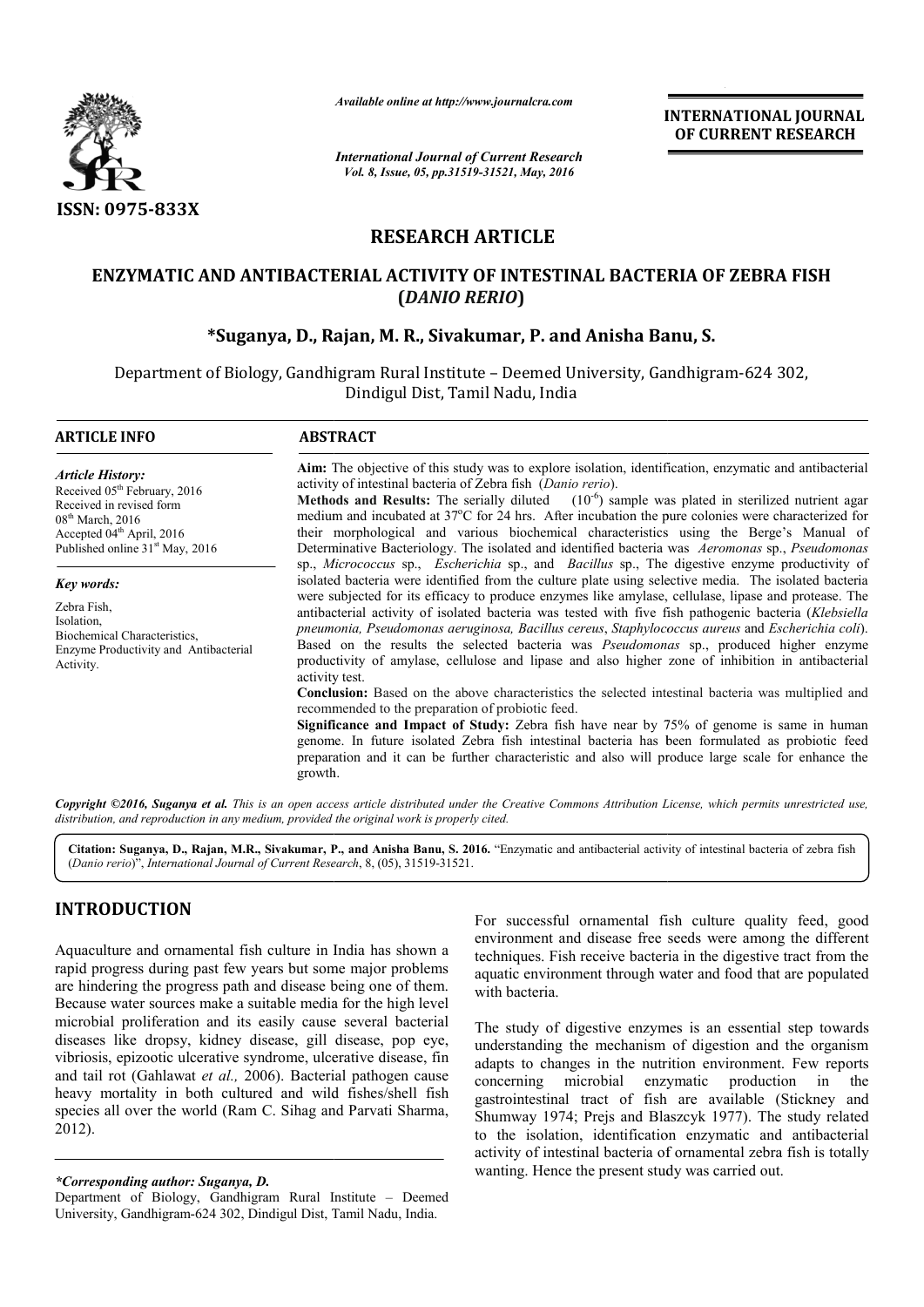**RESULTS**

### **MATERIALS AND METHODS**

### **Collection of sample and Isolation of bacteria**

Zebra fish (*Danio rerio*) was collected from Angel Aquarium, Dindigul, Tamil Nadu, India and transported to the laboratory in polythene bags filled with oxygenated water. The intestinal sample was collected by dissecting the abdomen of the fish. The sample collected from the intestine of the fish was serially diluted and the appropriate dilutions  $(10^{-6})$  were selected for the isolation of bacteria. The serially diluted sample was plated over sterilized Nutrient agar plates and incubated at 37°C for 24hrs. After incubation the colonies were enumerated and the predominant colonies were selected. Morphological, physiological characteristics was carried out by biochemical tests (Bergey's manual of Determinative Bacteriology, 1994).

The biochemical characteristics of intestinal bacteria of Zebra fish is given in table 1. Five distinct colonies were isolated from the intestinal content of Zebra fish. The isolated colonies were *Aeromonas* sp., (ZB1), *Pseudomonas* sp.,(ZB2), *Micrococcus* sp.,(ZB3), *Escherichia* sp., (ZB4) and *Bacillus*  sp.,(ZB5) from the intestinal content of Zebra fish. The enzymatic productivity of intestinal bacteria of Zebra fish is given in Table 2. The enzyme productivity of intestinal bacteria of *Pseudomonas* sp., (ZB2) was higher in amylase, cellulose, protease and lower in other bacteria. The antibacterial activity of intestinal bacteria of zebra fish was given in table 3. Antibacterial activity of intestinal bacteria *Pseudomonas* sp., (ZB2) was higher zone of inhibition of

#### **Table 1. The biochemical characteristics of Intestinal bacteria in Zebrafish**

| Test                  | <b>Bacterial Result</b> |                         |                  |                       |               |  |  |  |
|-----------------------|-------------------------|-------------------------|------------------|-----------------------|---------------|--|--|--|
| Simple staining       | Rods                    | Cocci                   | Rods             | Rods                  | Rods          |  |  |  |
| Gram's staining       | Gram positive           | Gram positive           | Gram positive    | Gram Negative         | Gram Negative |  |  |  |
| Indole test           | $+ve$                   | -ve                     | $+ve$            | $+ve$                 | -ve           |  |  |  |
| Methyl Red            | $+ve$                   | $+ve$                   | $+ve$            | $+ve$                 | $+ve$         |  |  |  |
| Voges Prokauser       | $+ve$                   | -ve                     | $+ve$            | $-ve$                 | -ve           |  |  |  |
| Citrate test          | -ve                     | -ve                     | $+ve$            | $+ve$                 | -ve           |  |  |  |
| Catalase test         | $+ve$                   | $+ve$                   | $+ve$            | $+ve$                 | $+ve$         |  |  |  |
| Starch test           | $+ve$                   | -ve                     | $+ve$            | $+ve$                 | $+ve$         |  |  |  |
| Gelatin hydrolysis    | $+ve$                   | - ve                    | $+ve$            | NP                    | $+ve$         |  |  |  |
| Identification result | Aeromonas<br>SD.        | <i>Pseudomonas</i> sp., | Micrococcus sp., | Escherichia coli sp., | Bacillus Sp., |  |  |  |

|  | Table 2. Enzymatic productivity of intestinal bacteria in Zebrafish |  |
|--|---------------------------------------------------------------------|--|
|  |                                                                     |  |

| S.No. | Bacteria strain         |        | Amvlase  | Cellulase | hpase   | Protease |
|-------|-------------------------|--------|----------|-----------|---------|----------|
|       | <i>Aeromonas</i> sp.,   | (ZB 1) |          |           |         |          |
| 2.    | Pseudomonas sp.,        | (ZB2)  | $^{+++}$ | $^{+++}$  |         | $^{+++}$ |
| 3.    | <i>Micrococcus</i> sp., | (ZB3)  | $^{+++}$ | $^{++}$   | $^{++}$ |          |
| 4.    | Escherichia sp.,        | (ZB 4) | NP       |           |         |          |
| 5.    | Bacillus sp.,           | ZB 51  | $++$     |           | $^{++}$ |          |

| Table 3. Antibacterial activity (mm) of intestinal bacteria in Zebrafish |  |  |
|--------------------------------------------------------------------------|--|--|
|--------------------------------------------------------------------------|--|--|

| Isolated Bacteria              |        | Zone of inhibition (mm) |    |                |    |    |    |    |    |    |    |
|--------------------------------|--------|-------------------------|----|----------------|----|----|----|----|----|----|----|
|                                |        | P۱                      |    | P <sub>2</sub> | СA | P3 | СA | P4 | CА |    |    |
|                                |        |                         |    |                |    |    |    |    |    |    |    |
| <i>Aeromonas</i> sp.,          | (ZB1)  | 14                      | 10 | 18             | 15 | 18 | 13 | 20 |    |    |    |
| <i>Pseudomonas sp., (ZB 2)</i> |        | 16                      | 12 | 20             | 16 | 22 | 12 | 17 | 15 | 18 | 16 |
| <i>Micrococcus</i> sp.,        | (ZB3)  | 16                      | 12 | 20             | 13 | 19 |    | 18 |    | 18 | 20 |
| Escherichia sp.,               | (ZB4)  | 12                      | 10 | 20             | 14 | 16 | 14 | 15 | 13 |    | 18 |
| <i>Bacillus</i> sp.,           | (ZB 5) | 18                      | 16 | 17             |    | 18 | 16 | 14 |    |    |    |

P1- *Klebsiella pneumonia,* P2*- Pseudomonas aeruginosa,*P3*- Bacillus cereus*,

P4- *Staphylococcus aureus* and P5- *E. coli* CA- Commercial Antibiotic (Streptomycin)

### **Antibacterial Activity of Isolated bacteria**

Isolated bacteria were tested for antibacterial activity by using well diffusion method. 24 hrs bacterial broth culture was centrifuged at 6,000 rpm for 5 minute and supernatant was used for well diffusion method. Five fish pathogenic bacteria (*Klebsiella pneumonia, Pseudomonas aeruginosa, Bacillus cereus*, *Staphylococcus aureus* and *Escherichia coli*) were used for the determination of antibacterial effect of the isolated strains and also used commercial antibiotic for purpose of comparison study.

intestinal bacteria of Zebra fish and compared with commercial antibiotic of *Streptomycin*.

### **DISCUSSION**

Lewbert, 1998 were isolated intestinal bacteria such as *Aeromonas* sp., *Pseudomonas* sp., and *Enterococcus* sp., in five different ornamental fishes. Shubhadeep Ghosh *et al*., (2007) also isolated bacteria such as *Pseudomonas* sp., *Aeromonas* sp., and *Bacillus* sp., from the intestine of Indian major carps.